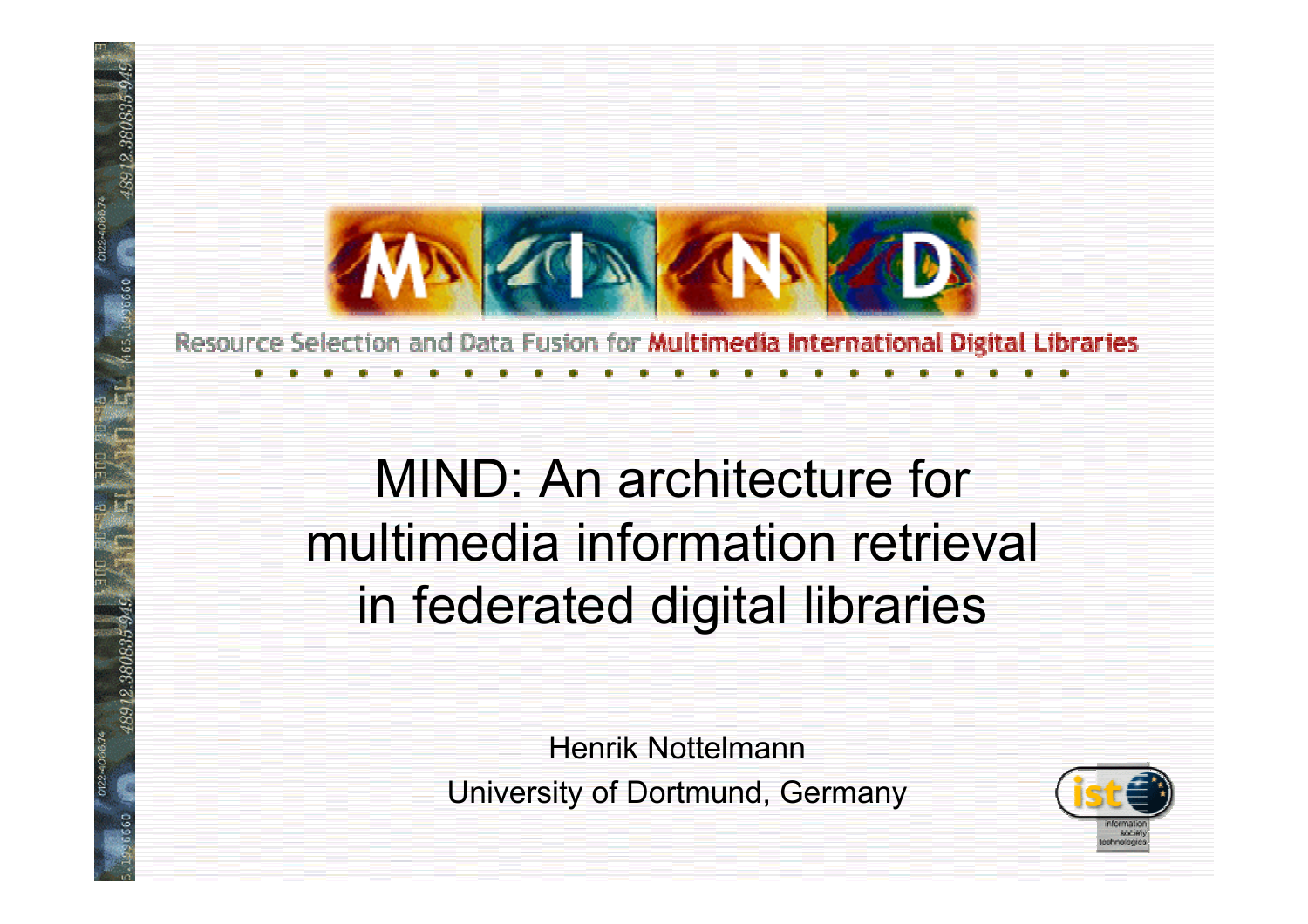

# **Synopsis**

- 1. Retrieval in Digital Libraries
- 2. Architecture
- 3. Terminology
- 4. Query process in detail
	- query transformation
	- resource selection
	- data fusion
- 5. Resource gathering in detail 6. Project organisation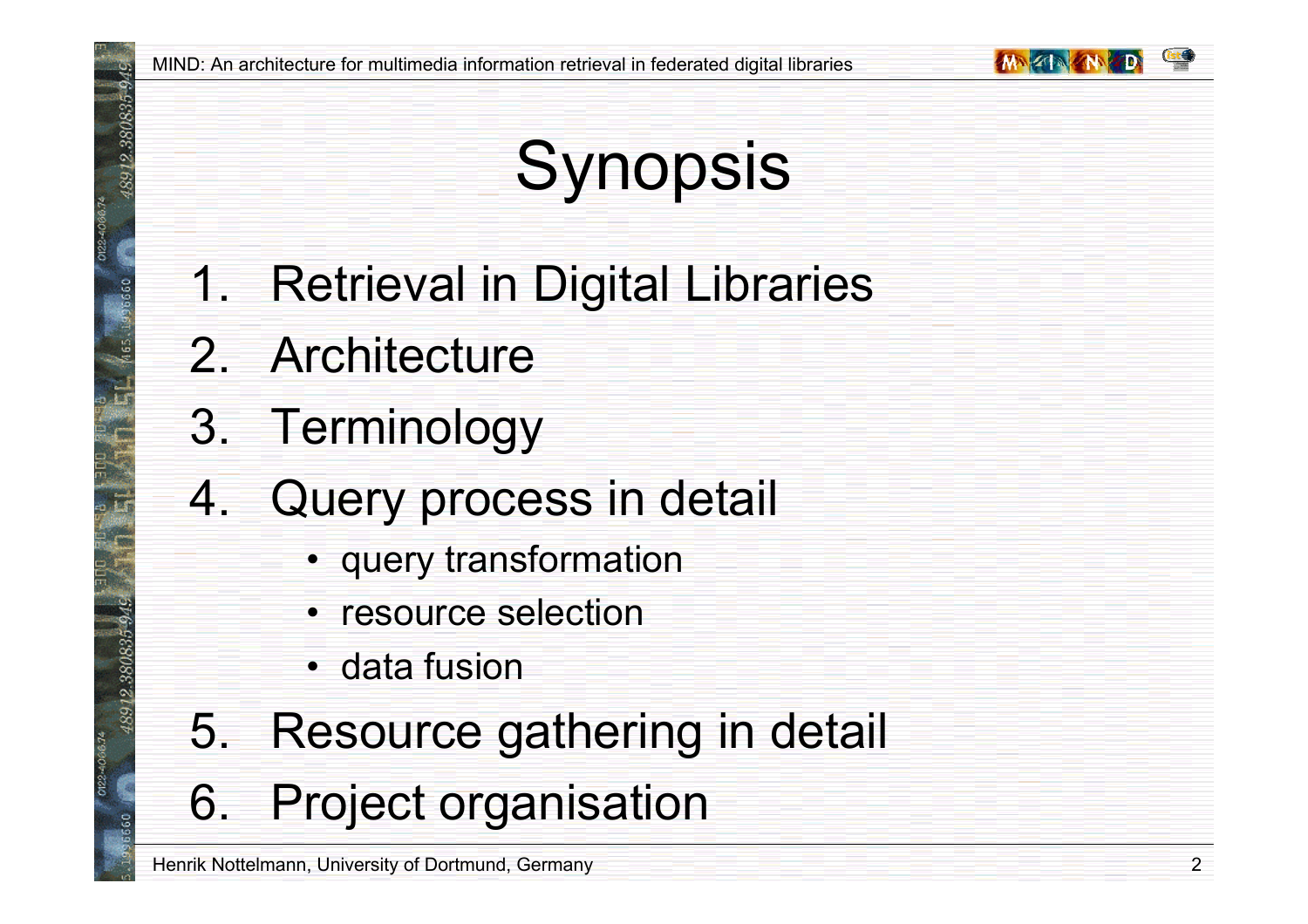### Retrieval in Digital Libraries



8912.380835

48912.380835

g

06674

912)

000.74

**MAZOA AN**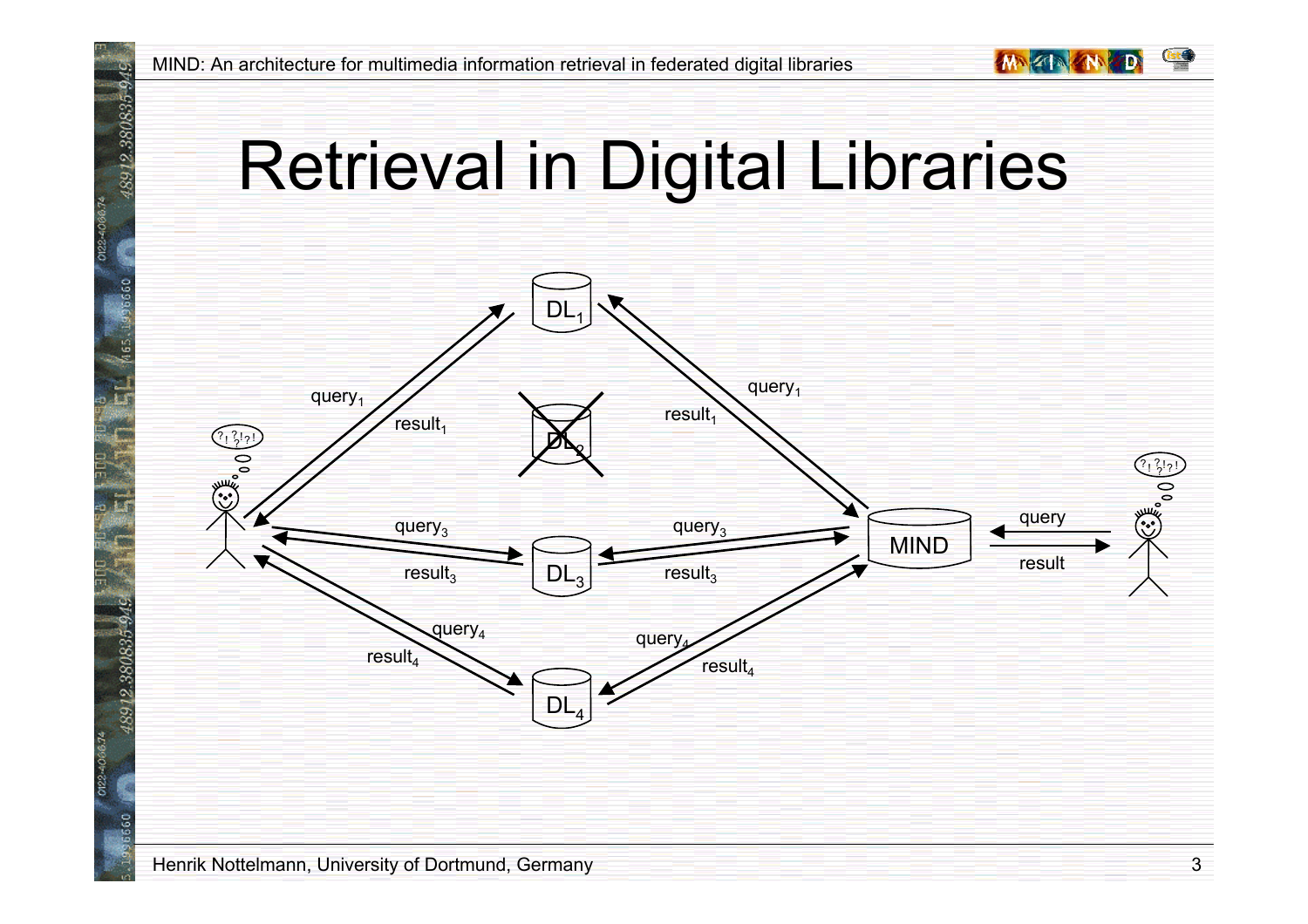## Federated Digital Libraries

- • Database-oriented approaches:
	- heterogeneity
- •• Information retrieval approaches:
	- vagueness and imprecision
- •• MIND bases on information retrieval approaches, extensions:
	- heterogeneity (e.g. query language, schema)
	- multimedia (text, facts, images, speech)
	- –non-co-operative libraries (query interface only)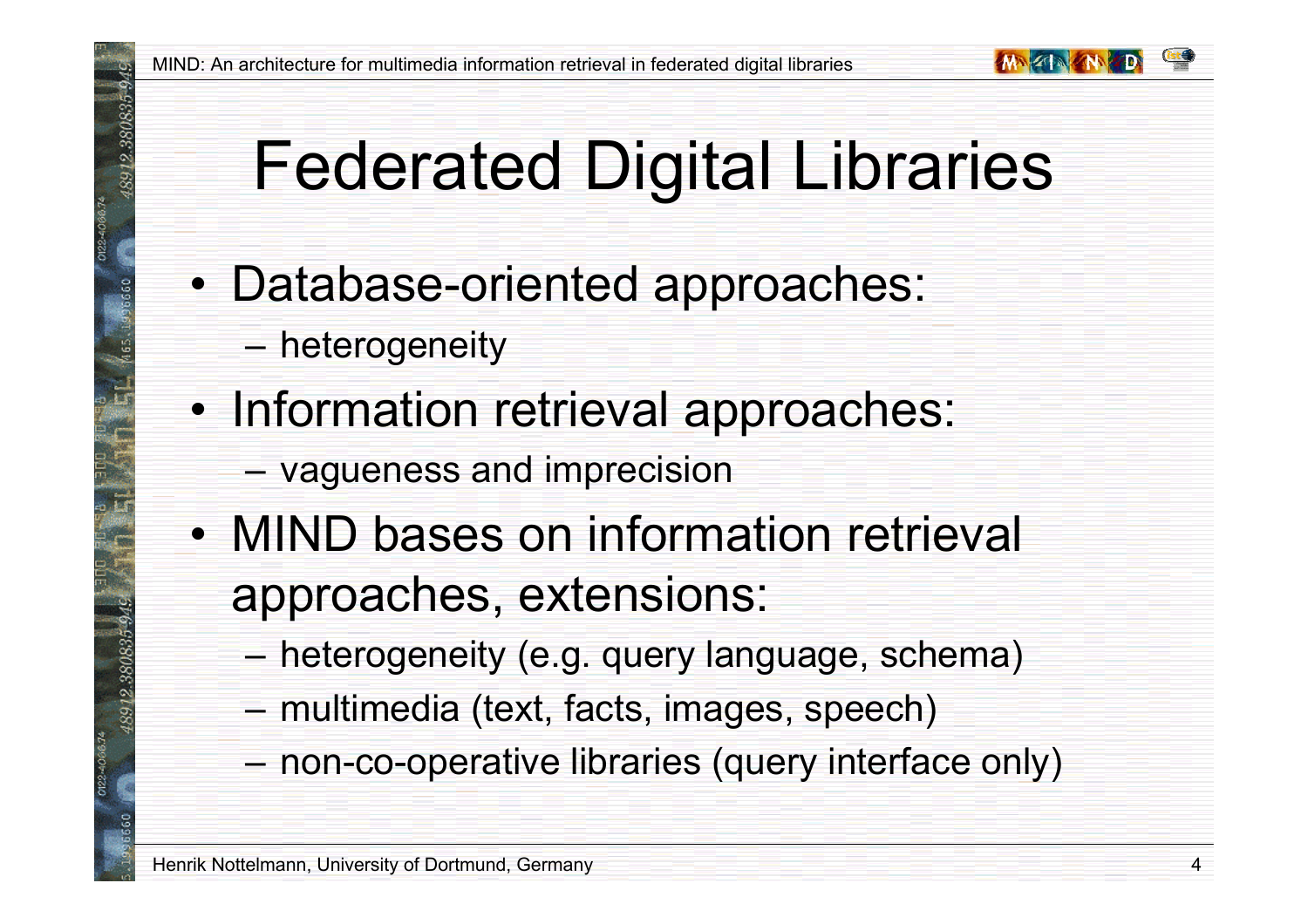

## MIND Architecture

#### •Dispatcher:

- library-independet work
- • Co-operating proxies:
	- extend functionality of nonco-operating library
	- provide all information required by the dispatcher
	- standard implementation with textual resource descriptions (XML)

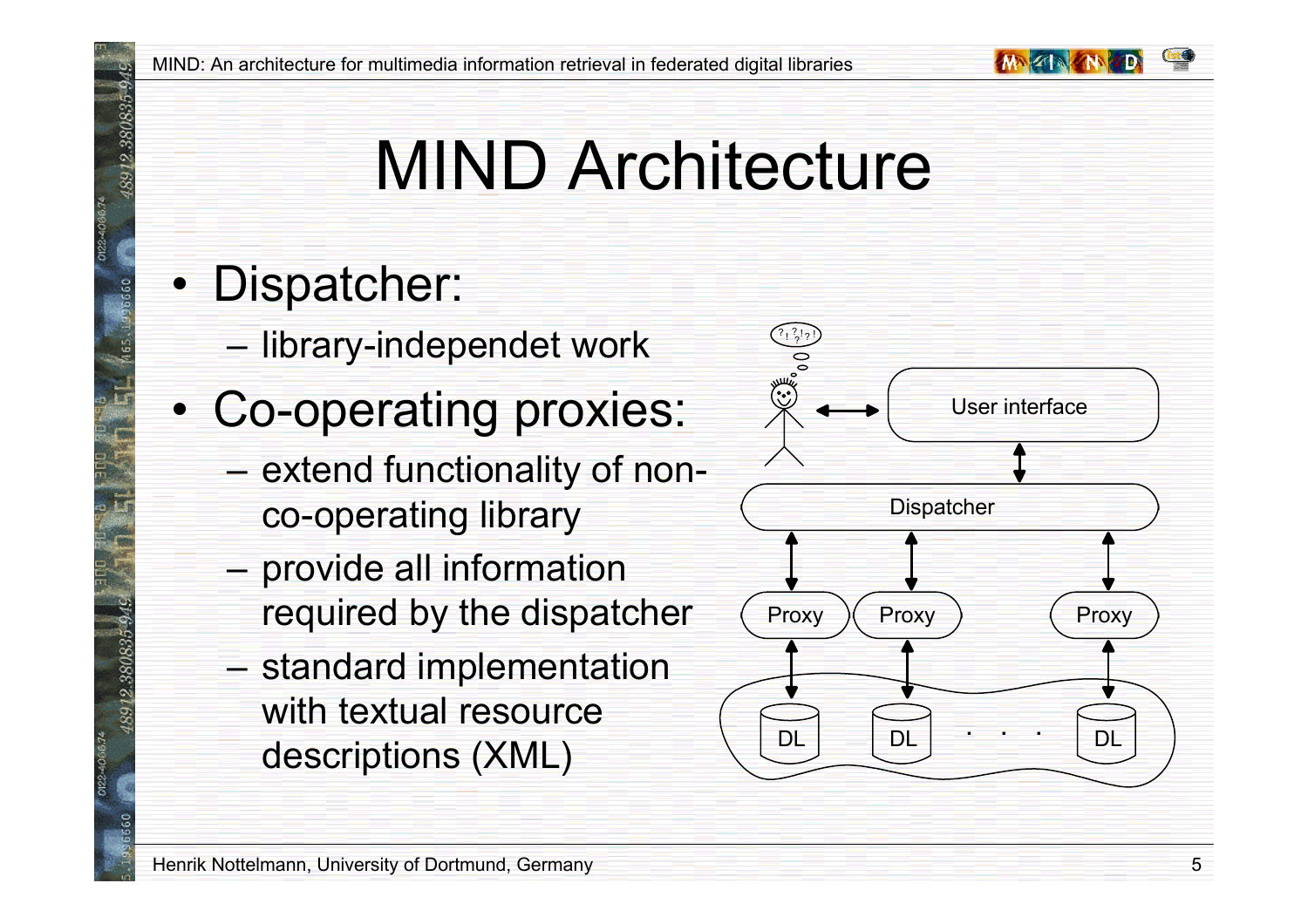



48912.380835.9

199660

 $65$ 

48912.380835

5660

0122-4066.74

0122-4066.74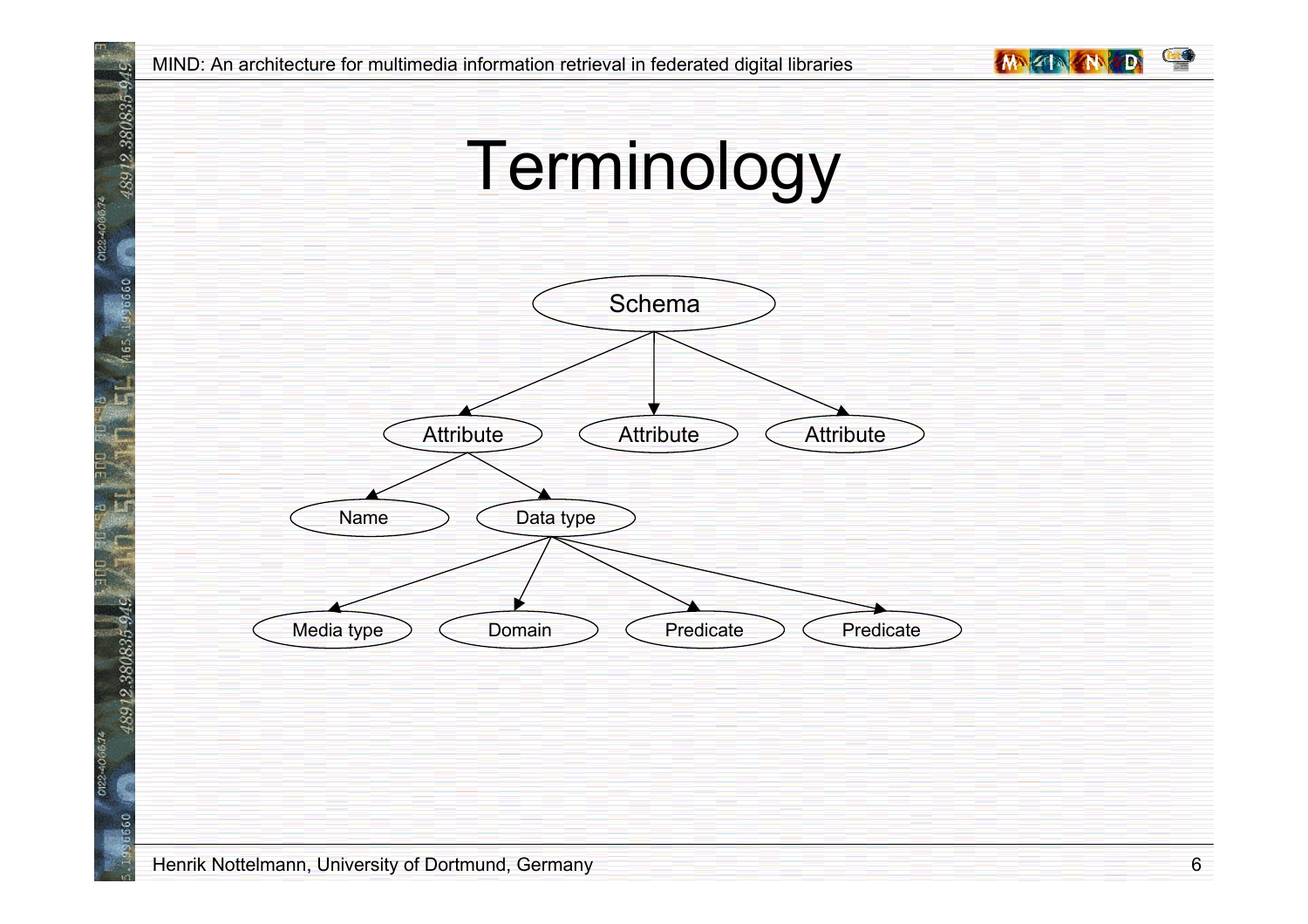





48912.380835.9

199660

48912.380835

660

0122-4066.74

0122-4066.74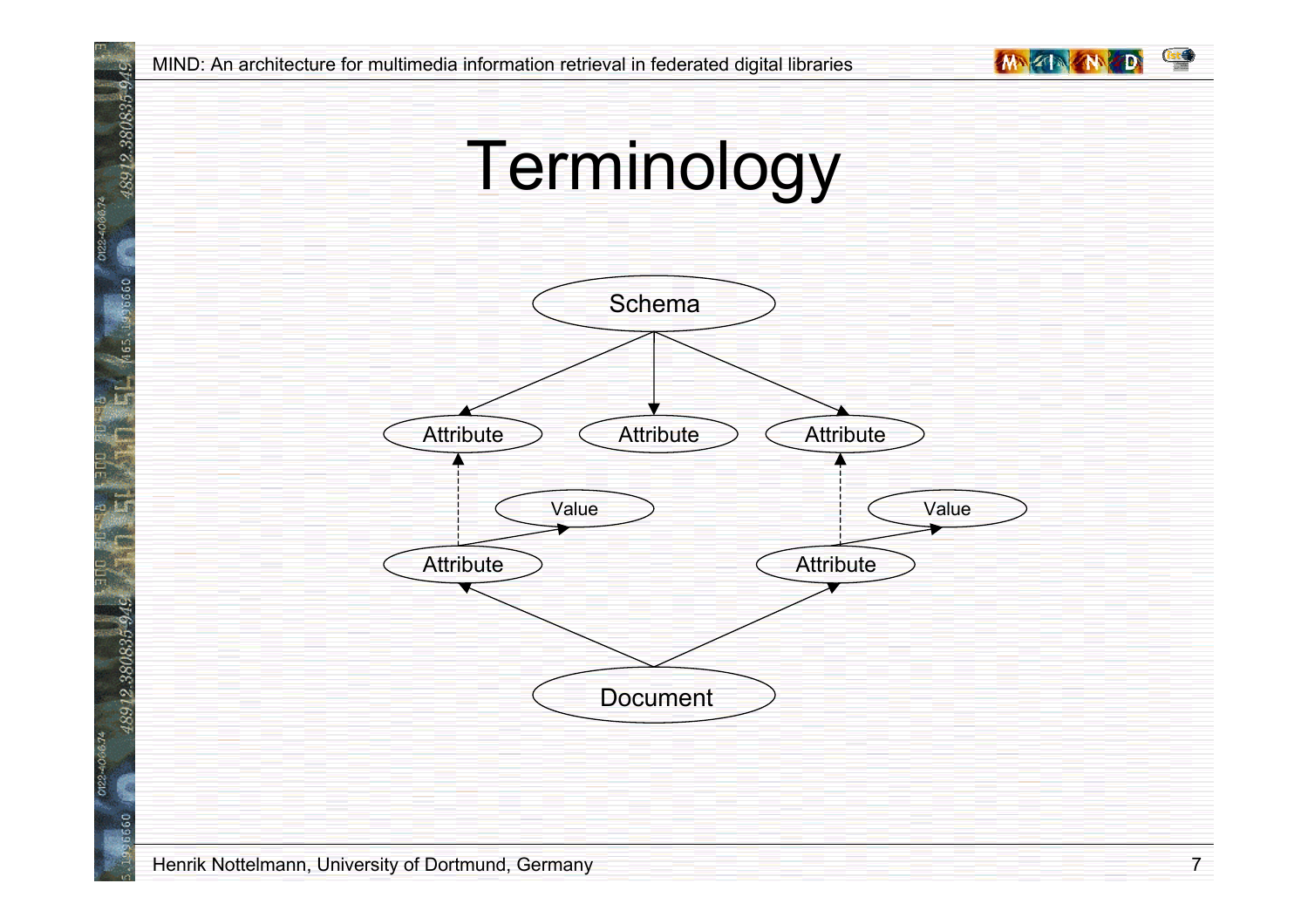



48912.380835.94

199660

.<br>آه

48912.380835.9

5660

0122-4066.74

0122-4066.74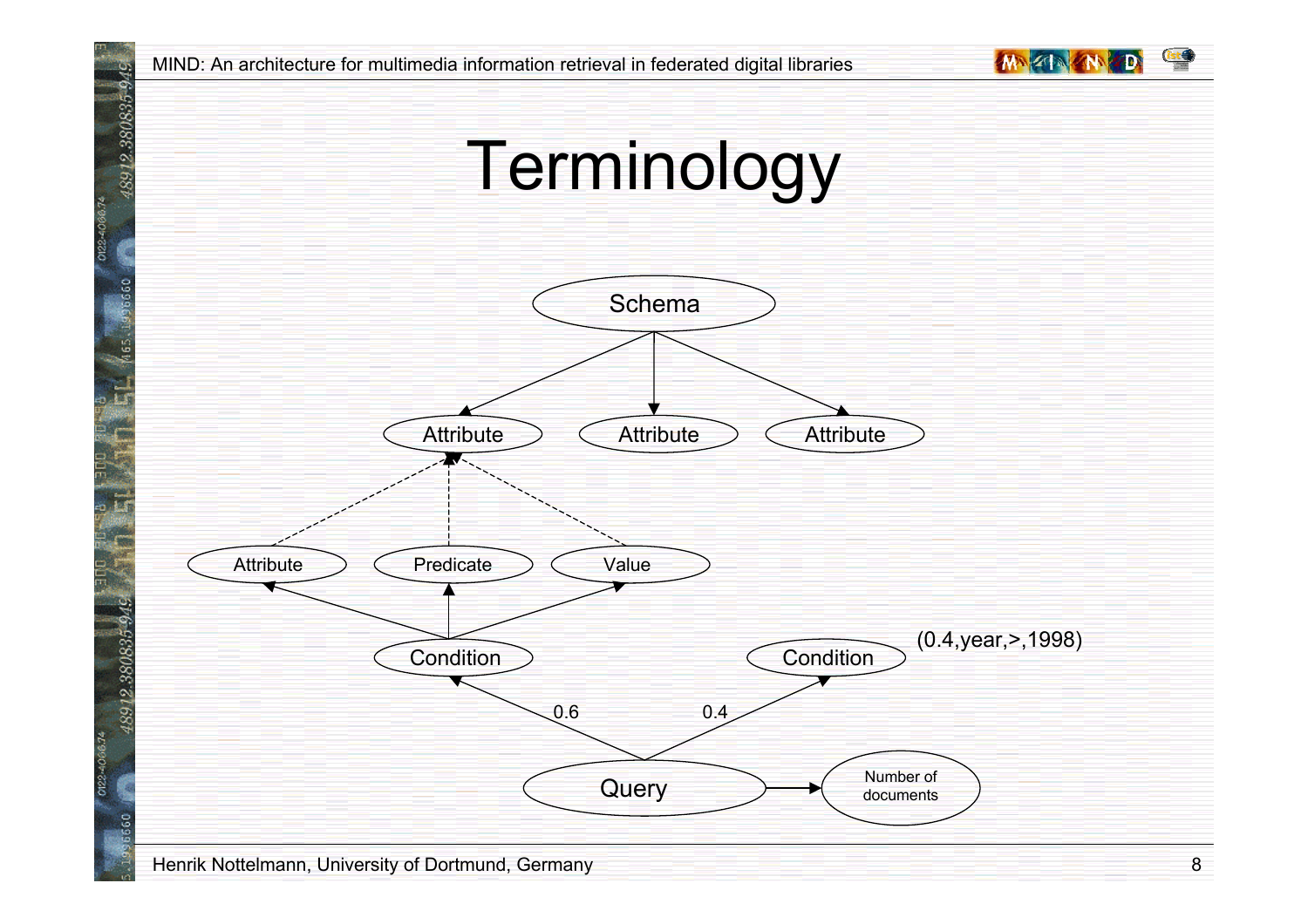

- •• Heterogenous schemas
- •• Required: uncertain mapping between schemas, used to transform user query to proprietary query

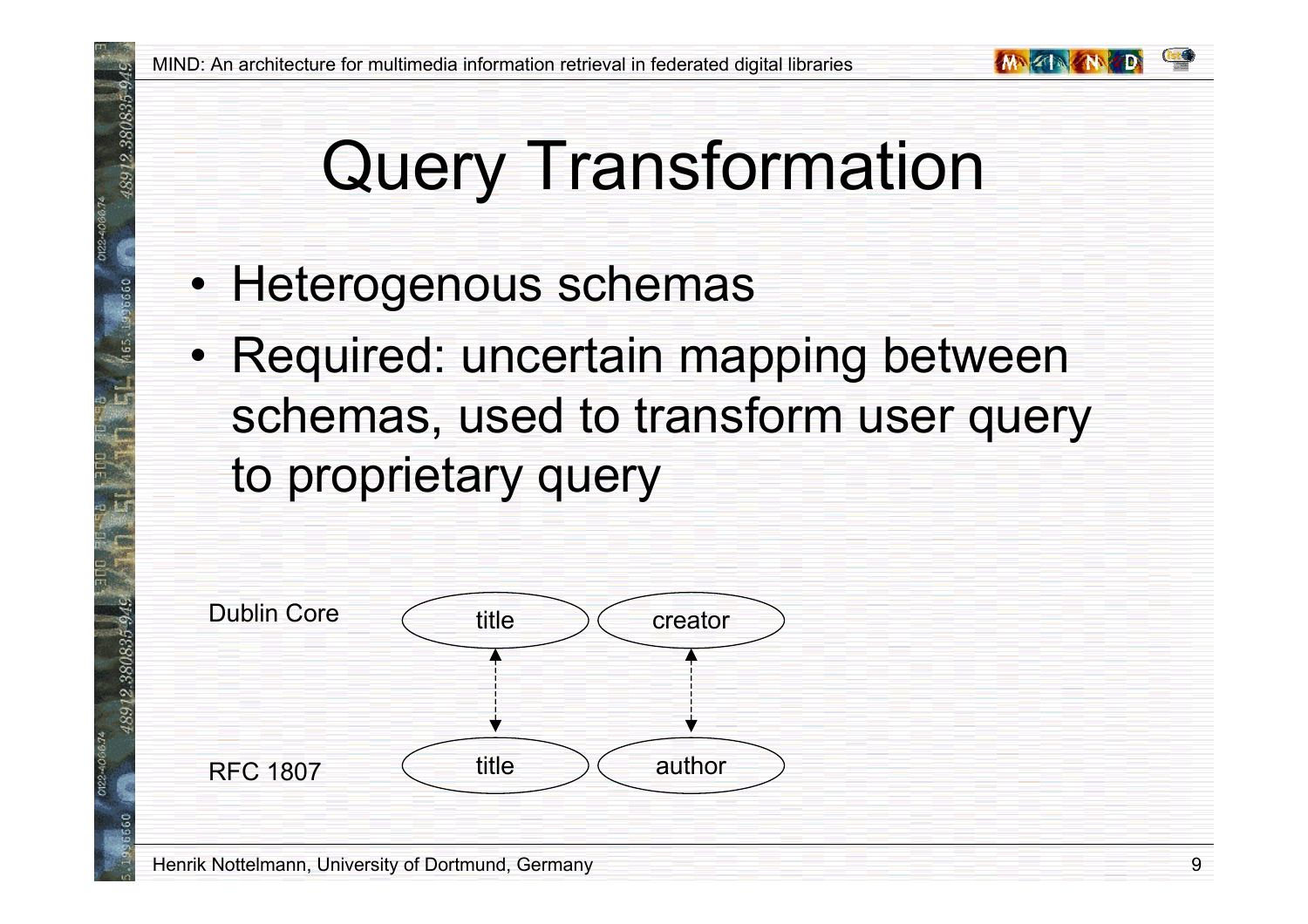

- •• Heterogenous schemas
- •• Required: uncertain mapping between schemas, used to transform user query to proprietary query

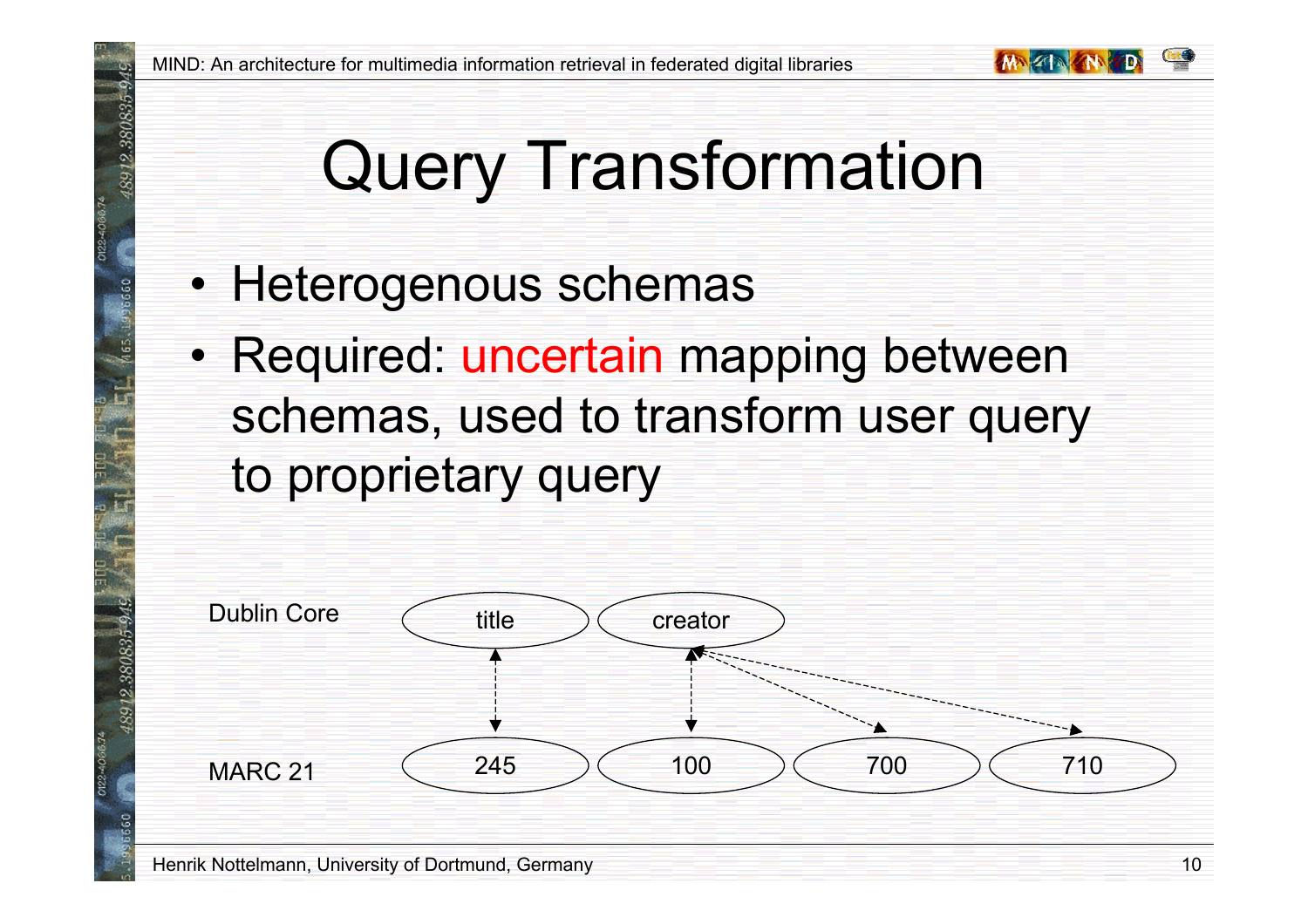

• Task:

8912.38083

S.

000.74

06634

- transform user query to proprietary query
- •• Proxy:
	- transforms query condition by condition

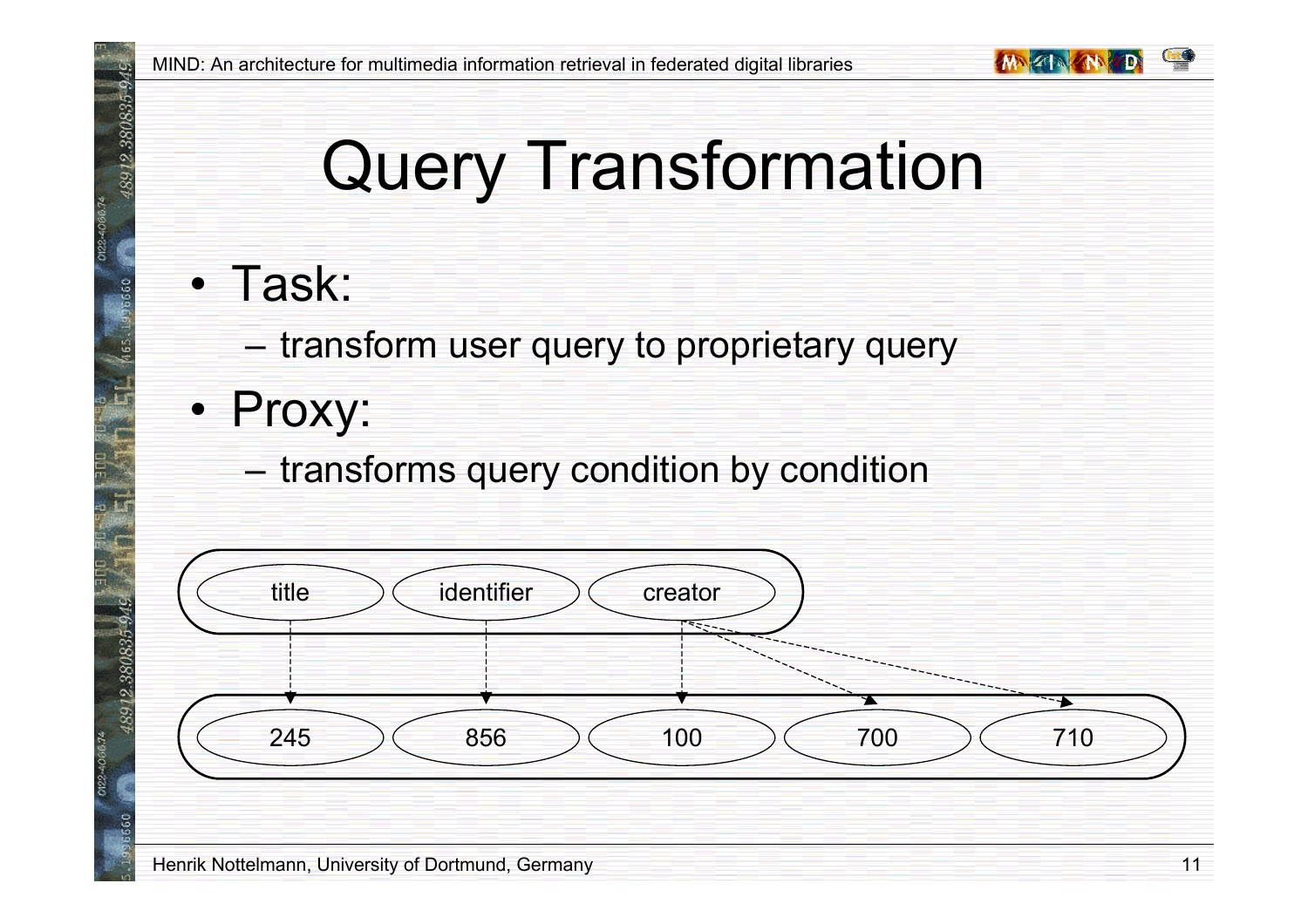

#### •Attribute/Predicate:

- mapping modeled in probabilistic Datalog
	- probabilistic extension to Horn predicate logic
	- weights for facts and rules
- certain mapping rules

dc\_creator\_equals(D,V) ← marc\_100\_equals(D,V)

dc\_creator\_equals(D,V) ← marc\_700\_equals(D,V)

dc\_creator\_equals(D,V) ← marc\_710\_equals(D,V)

– uncertain mapping rules

 $0.4$  marc\_ $100$ \_equals(D,V)  $\leftarrow$  dc\_creator\_equals(D,V)

– rules and probabilities will be learned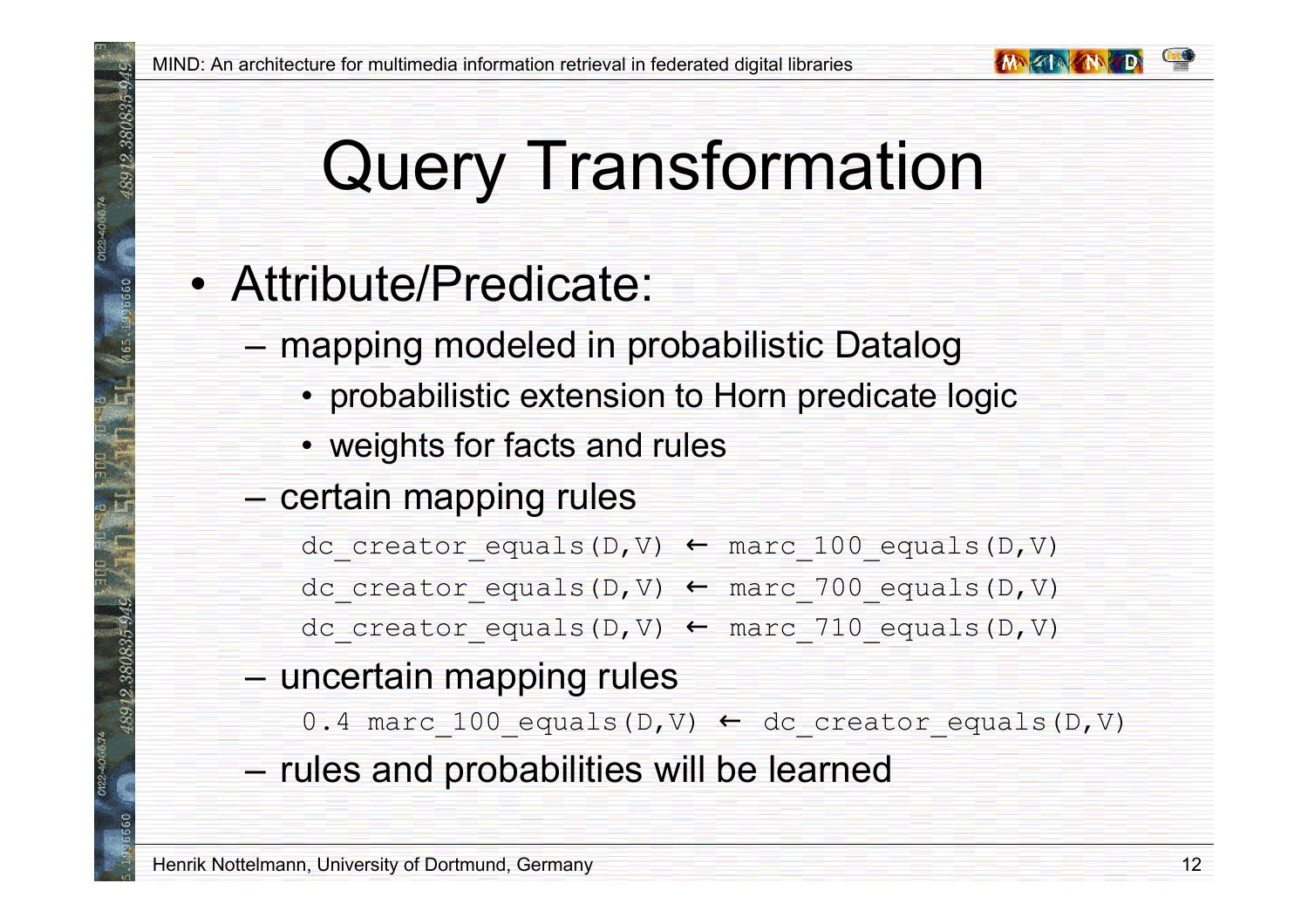

#### •• Comparison value:

- necessary, when domains do not match
	- dates: "2001-09-09" versus "September 9, 2001"
	- authors: "Fuhr, N." versus "Norbert Fuhr"
	- classification schemas: DDC versus ACM
	- languages: German versus English
	- image colour histogram: different dimensions
- $-$  transformation:
	- goal: automatic transformation
	- several methods possible, unclear which will be used
	- possibly: simple hardcoding in proxy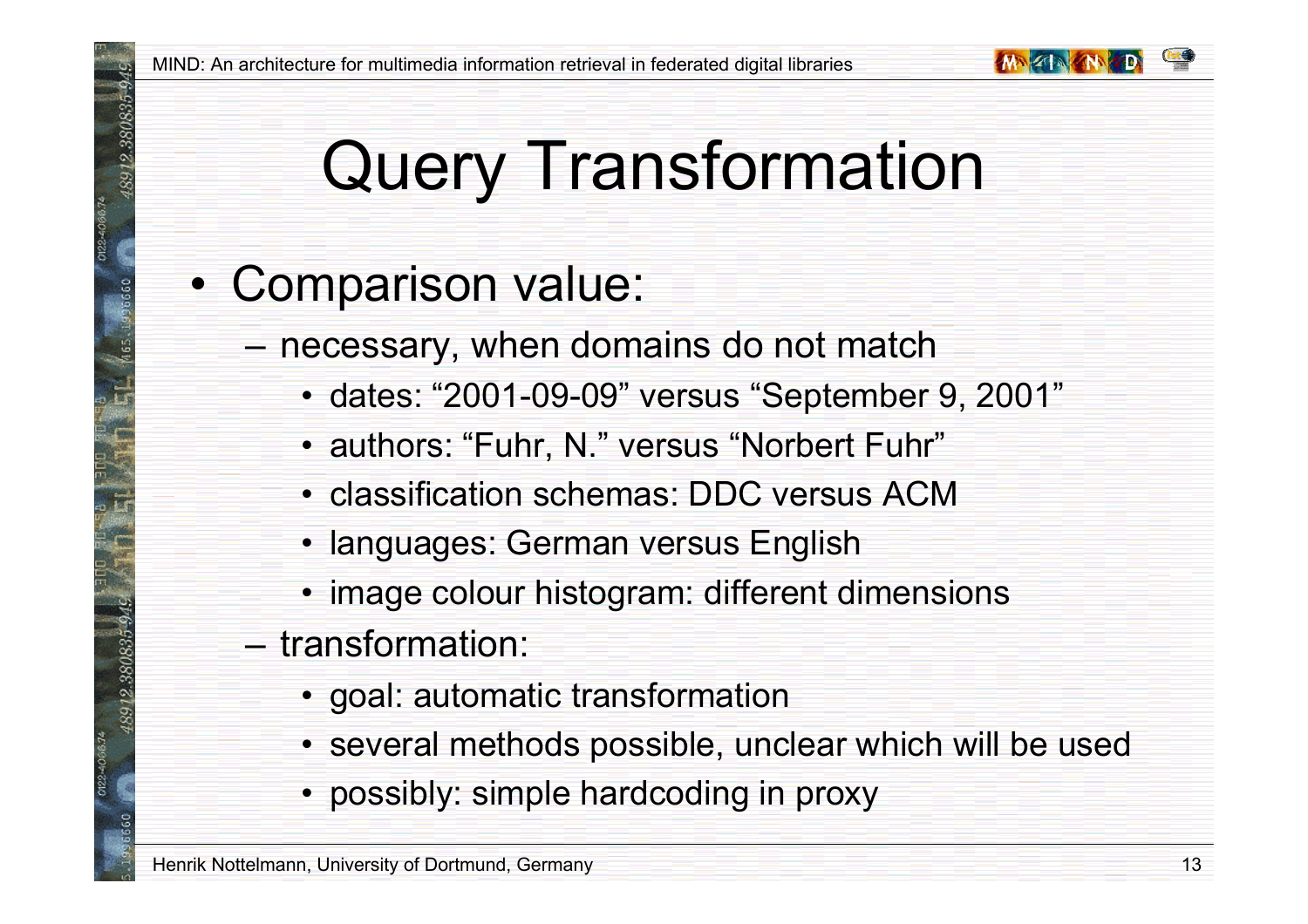

### • Task:

– find relevant libraries w.r.t. the query

•• Method:

- –decision-theoretic model
- cost factors
	- computation and communication time
	- charges for delivery
	- retrieval quality
- –– goal: retrieve many relevant documents at low expected costs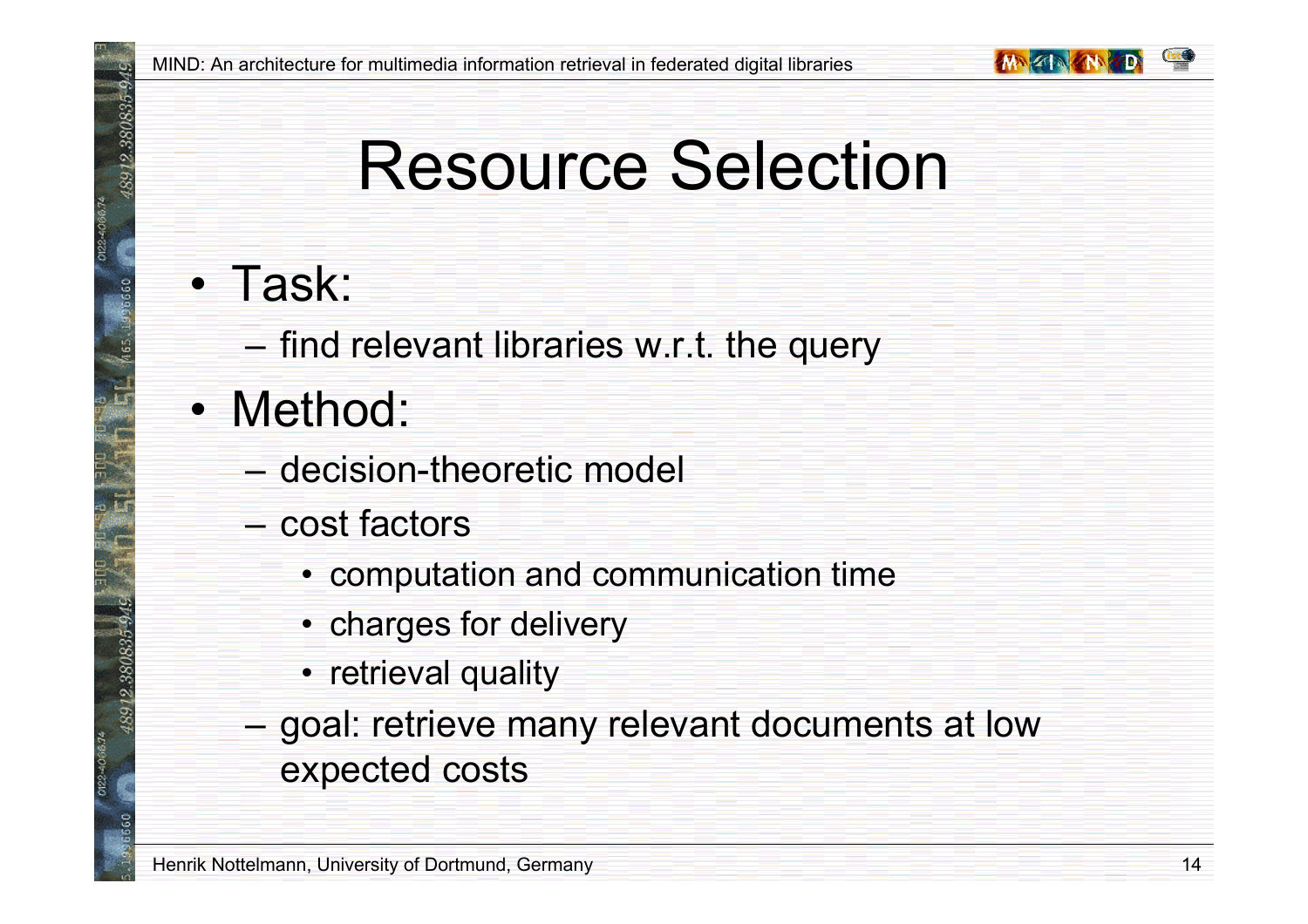

### • Task:

- calculate optimum selection
	- vector  $s{=} (s_1, ..., s_\ell)^T$
	- expected retrieval costs  $EC_i^-(s_i)$
	- minimal overal (summed up) expected costs
- •• Proxies:
	- $-$  calculate  $EC_{i}(j)$ ,  $1\leq j\leq n$
- •• Dispatcher:
	- $-$  calculates optimum selection  $s{=} (s_1, \ldots, s_l)^T$

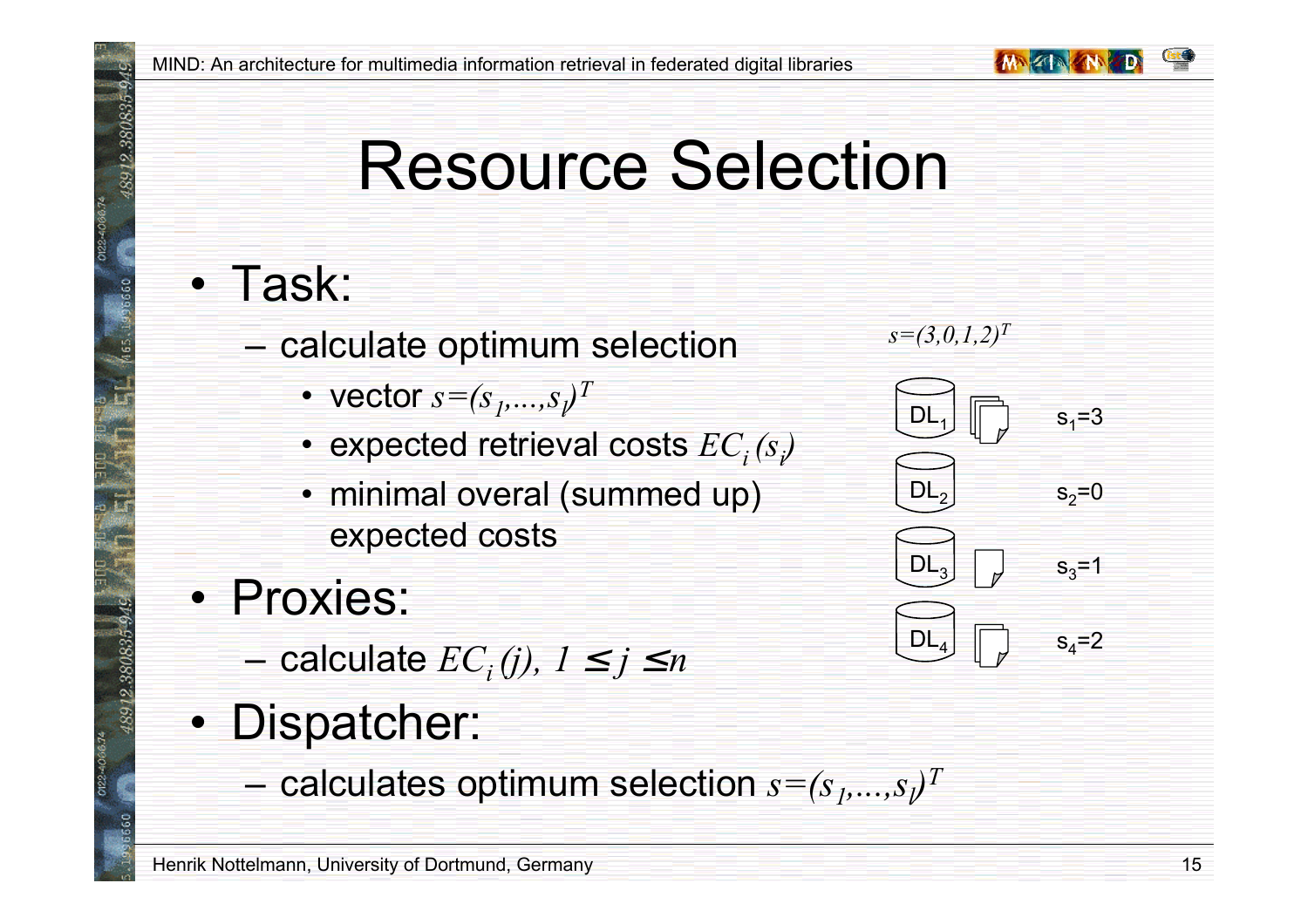



Henrik Nottelmann, University of Dortmund, Germany

18912.38083

S

48912.38083

g

4066.74

o<br>82

000.74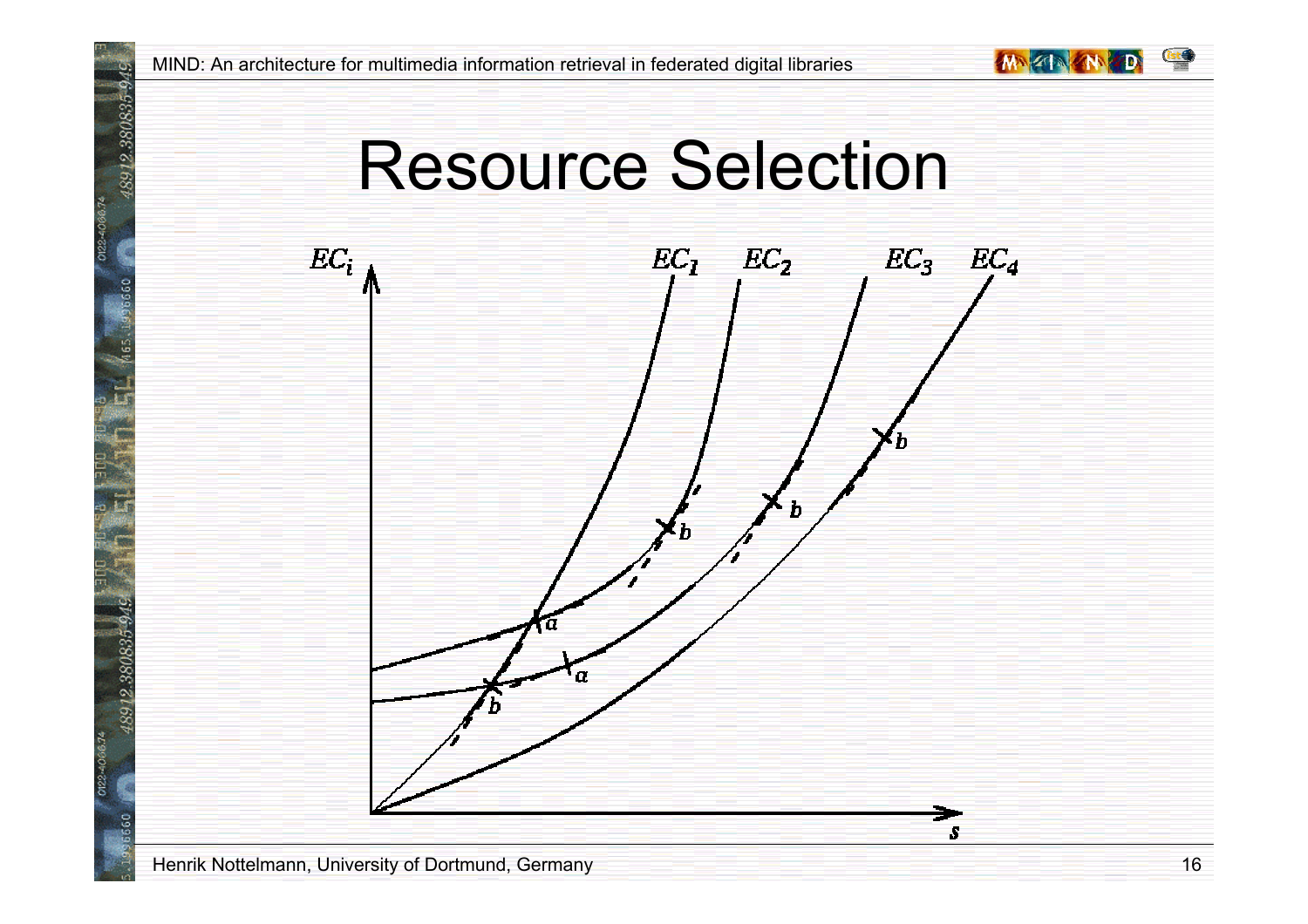

•• expected number of relevant documents in library

$$
E(\text{rel} | q, DL) = \sum_{d \in DL} P(\text{rel} | q, d)
$$
  
\n
$$
P(\text{rel} | q, d) = P(d \rightarrow q) \cdot P(\text{rel} | d \rightarrow q), P(\text{rel} | \neg d \rightarrow q) \approx 0
$$
  
\n
$$
P(d \rightarrow q) = \sum_{\text{cig} \text{ indexing weight}} P(c_i \rightarrow q)
$$

$$
E(\text{rel} | q, DL) = P(\text{rel} | d \rightarrow q) \sum P(c_i \rightarrow q) \sum P(d \rightarrow c_i)
$$

estimate (relevance feedback i f available)

*i*∈q a∈  $c_i \in \mathfrak{a}$  *d* $\in$ DL *q a*∈ from resouce description

– required: last sum of indexing weights

Henrik Nottelmann, University of Dortmund, Germany

8912.38083

12.38083

066.74

000.74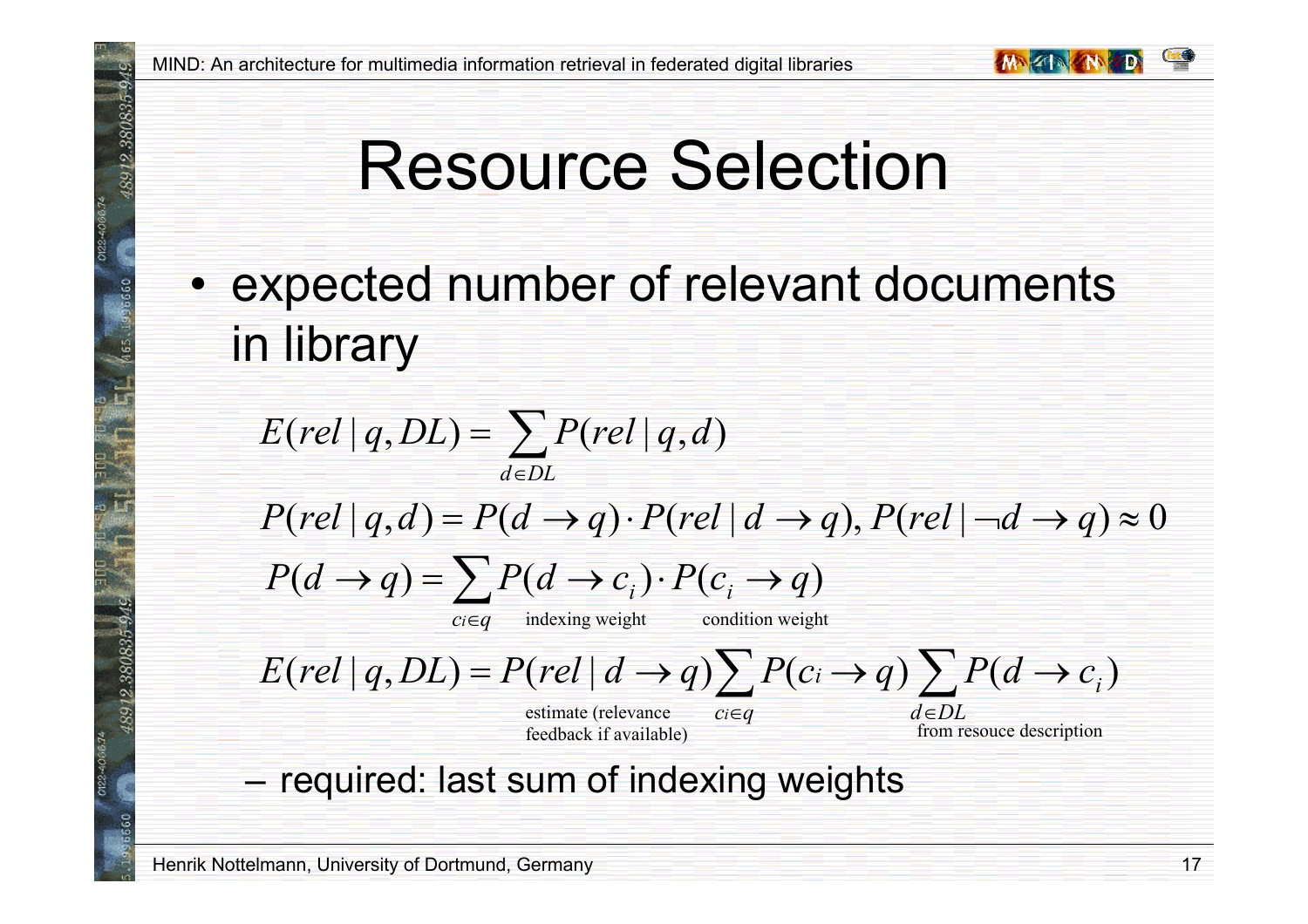

#### •• sum of indexing weights:

- text, speech:
	- e.g. normalised tf idf values as indexing weight
- facts, images:
	- feature vectors over continuous domain V
	- clusters *Vj* ⊆ *V*, centroid *vi*
	- f: V $\times$ V  $\rightarrow$  [0,1] retrieval metric
	- approximation for indexing weight sum:

$$
\sum |V_j| f(v_j, value(c_i))
$$



*j*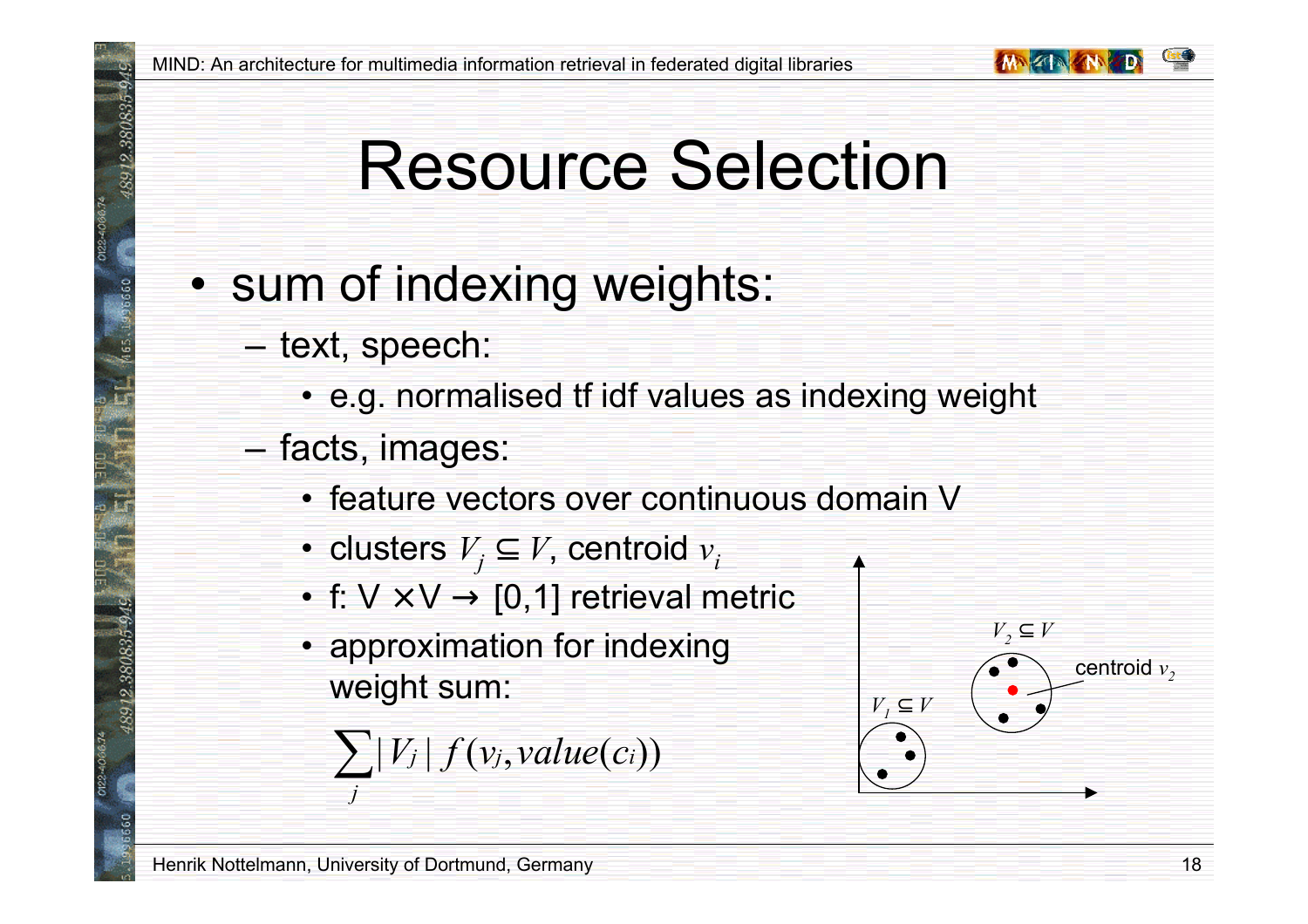

### Data Fusion

### • Task:

- optimise overall retrieval quality
- •• Proxies:
	- modify weights of their documents (normalisation) based on global idf values
	- provide local df values
	- –create summaries
- • Dispatcher:
	- merges results w.r.t. normalised document weights
	- computes global idf values

Henrik Nottelmann, University of Dortmund, Germany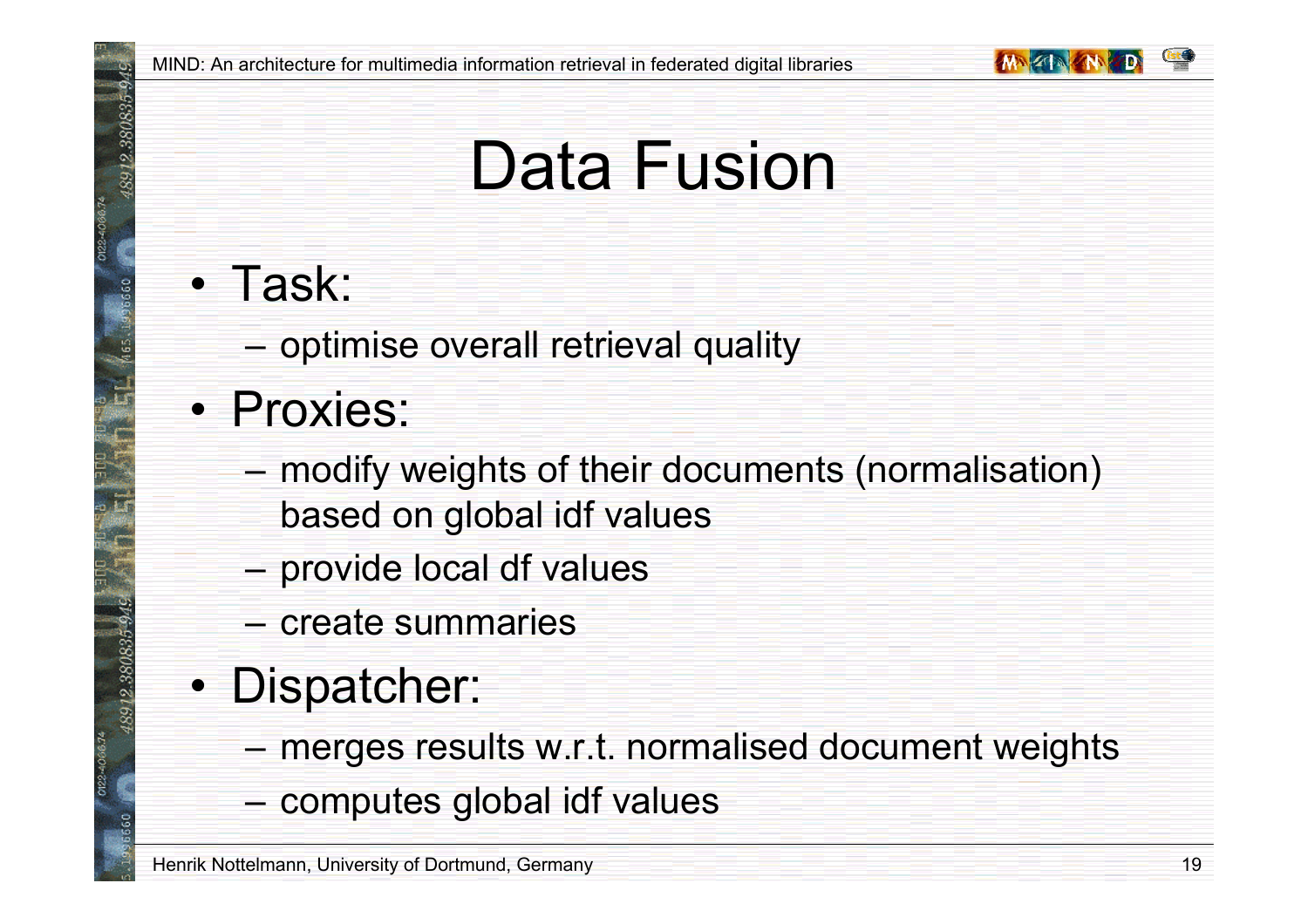

### Resource Description

- Schema
- •Uncertain schema mapping
- • Statistical description of collection:
	- text, speech: terms
		- document frequencies (df)
		- sum of indexing weights
	- facts, images: clusters of feature vectors
		- centroid vector, cluster radius (number of clusters determines granularity of metadata)
		- number of vectors in cluster

Henrik Nottelmann, University of Dortmund, Germany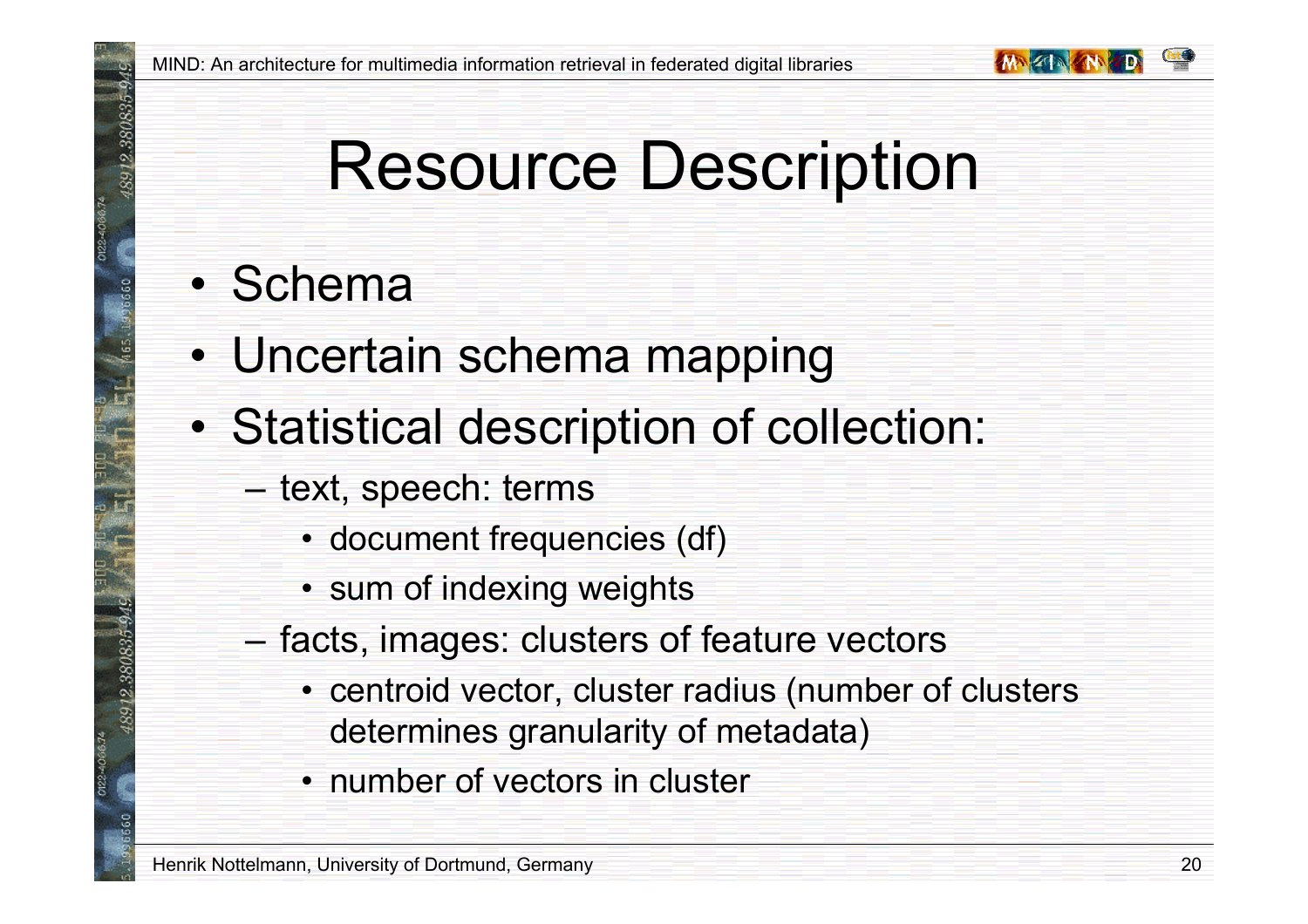

### Resource Gathering

#### • Task:

- create and update resource description
- •• Proxy:
	- uses query-based sampling for statistical descriptions
		- iterative retrieval of documents
		- assumption: union of results is representative for whole collection
		- extract resource description w.r.t. document sample
	- learns uncertain schema mapping rules
	- goal: learns library schema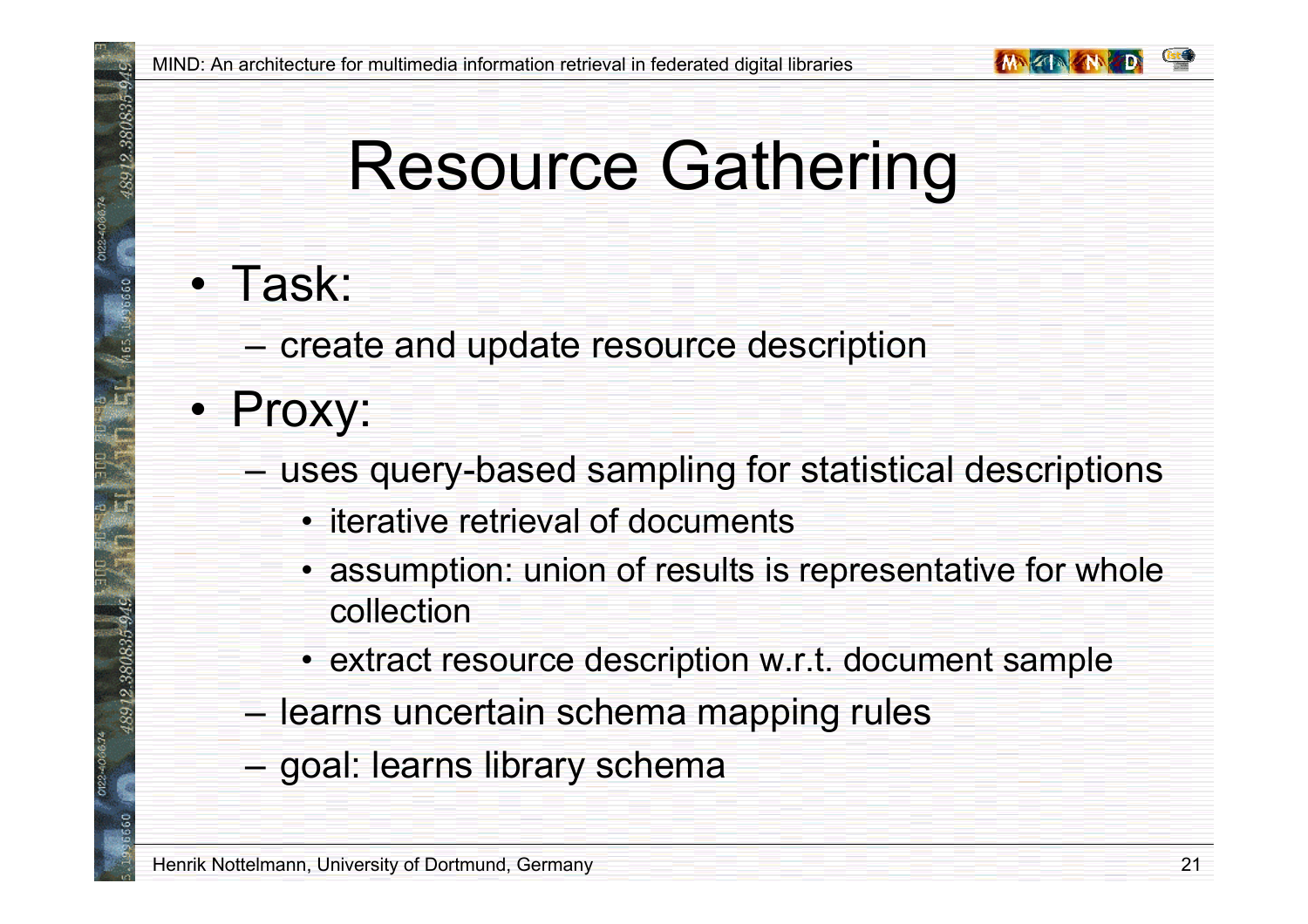

# Project Organisation

- •Funded by the EU commision (FP 5)
- •• Duration:
	- January 2001 June 2003
- •• Project participants:
	- University of Strathclyde (UK) (Coordinator)
	- University of Dortmund (Germany)
	- University of Florence (Italy)
	- University of Sheffield (UK)
	- Carnegie Mellon University (USA)